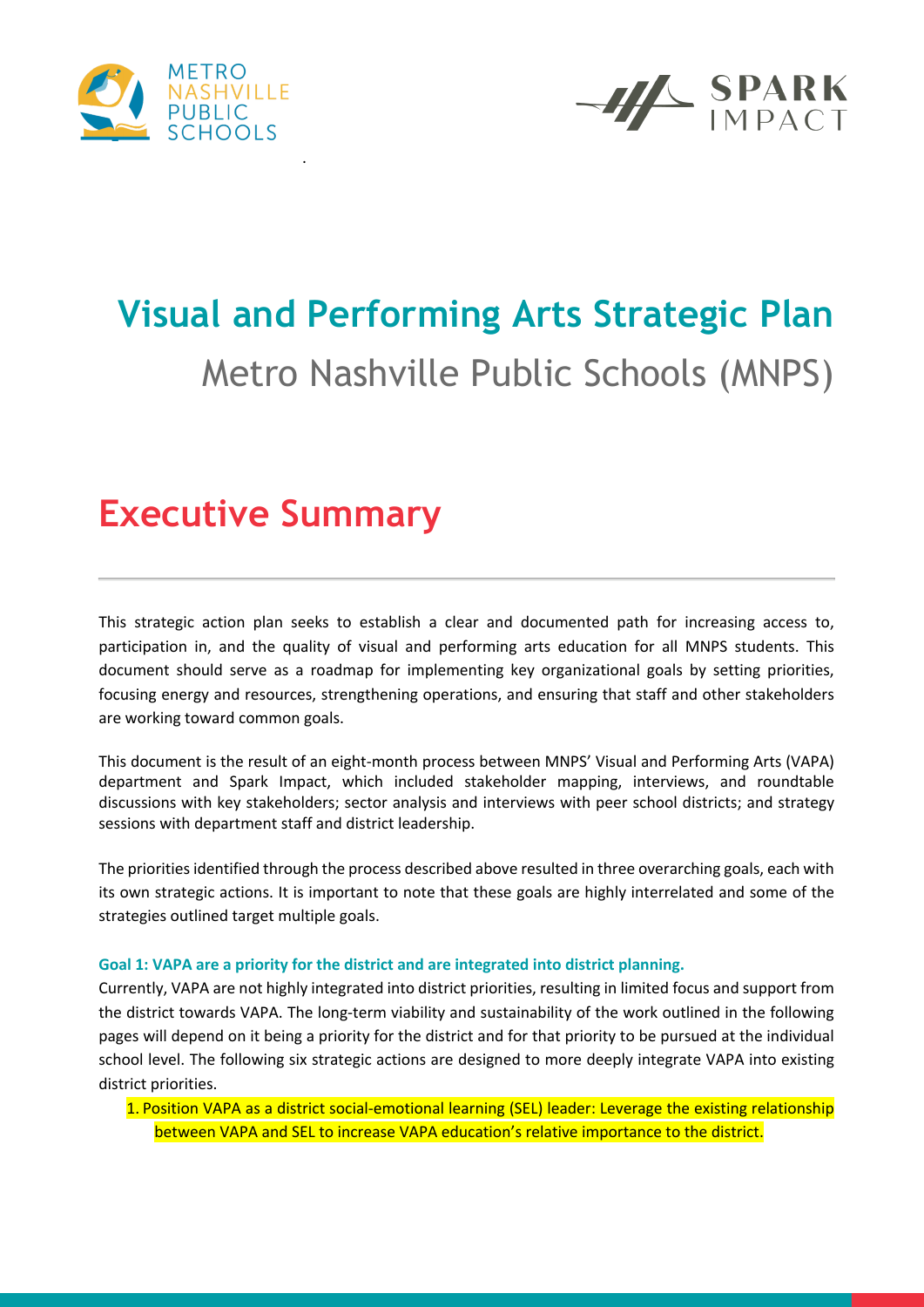- 2. Coordinate with outside partners on the district's strategic priorities: The VAPA department needs to lead and coordinate partner efforts around a clear and cohesive strategy to achieve VAPA objectives.
- 3. Reorient the Music Makes Us® (MMU) Advisory Council: Refocus the council's efforts around the goals of advocacy and connection.
- 4. Foster stakeholder and community engagement: Rallying community around the importance of visual and performing arts education.
- 5. Implement a district-level VAPA-focused data collection protocol: Design and implement an in-house district-wide school rating system for VAPA education.
- 6. Improve coordination with the STEAM department and the Academies of Nashville: Work towards increased coordination and collaboration with the STEAM department and the Academies of Nashville.

### **Background and Overview**

The goal of our partnership with Metro Nashville Public Schools is to provide a comprehensive strategic action plan to increase access to, participation in, and the quality of arts education for all MNPS students. Through collaboration and consultation with the MNPS visual and performing arts (VAPA) office and district leadership, we identified the set of priorities for the district outlined below. The following pages contain an overview of our strategic planning process, summaries of key inputs along the way, and detailed steps for short- and long-term implementation of agreed-upon priorities.

# **Goal 1: VAPA Are a Priority for the District and Are Integrated into District Planning**

Currently, VAPA are not integrated into district priorities, resulting in limited focus and support from the district towards furthering VAPA. This lack of a strong focus on VAPA from the district leadership often translates into even less focus on VAPA at the school level and increased disparities between schools in terms of VAPA prioritization. Long-term viability and sustainability of this work will depend on it being a priority for the district and for that priority to be pursued at the individual school level.

At the school level, increased focus on ELA and math achievement has led to the implementation of a double-blocking strategy in high schools, significantly reducing student choice in electives. Additionally, VAPA classes are sometimes used as the "catch all" class, with reports of students frequently being pulled away from class—or of class time being cut short—for other commitments. This leads to lower enrollment, which reduces funding for VAPA courses, and creates a barrier for sequential arts education.

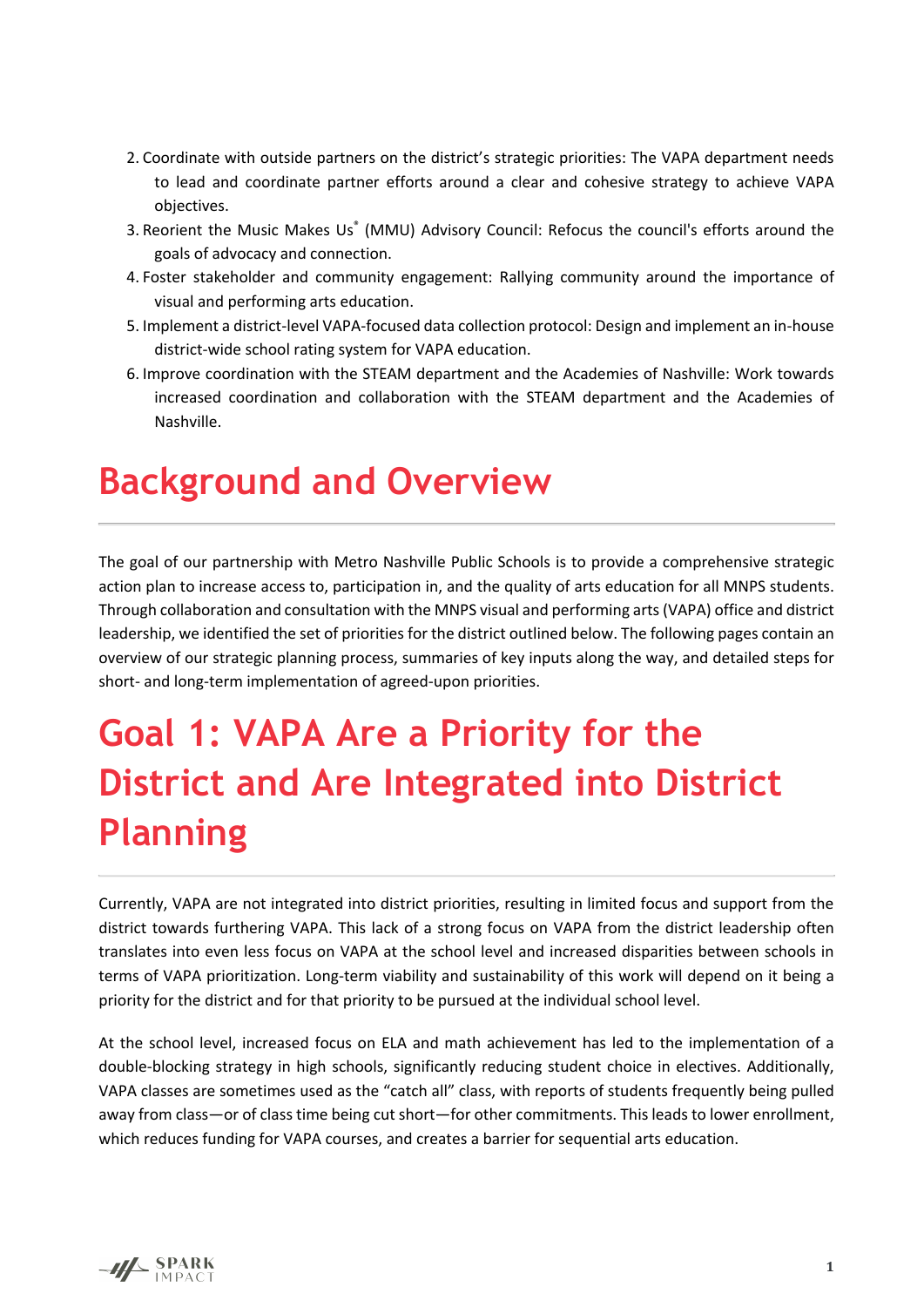In order to address this set of issues, we propose the following six strategic actions designed to more deeply integrate VAPA in existing district priorities.

#### **Strategic Actions:**

- 1. Position VAPA as a district social-emotional learning (SEL) leader: Leverage the existing relationship between VAPA and SEL to increase VAPA education's relative importance to the district.
- 2. Coordinate with outside partners on the district's strategic priorities: Lead and coordinate partner efforts around a clear and cohesive strategy to achieve VAPA objectives.
- 3. Reorient the Music Makes Us® (MMU) Advisory Council: Refocus the council's efforts around the goals of advocacy and connection.
- 4. Foster stakeholder and community engagement: Rallying community around the importance of visual and performing arts education.
- 5. Implement a district-level VAPA data collection protocol: Design and implement an in-house districtwide school rating system for VAPA education.
- 6. Coordinate with the STEAM department and the Academies of Nashville: Work towards increased coordination and collaboration with the STEAM department and the Academies of Nashville.

#### **Position VAPA as a district social-emotional learning (SEL) leader**

*Leverage the existing relationship between VAPA and SEL to increase VAPA education's relative importance to the district.* 

SEL has been designated as one of the school board's key priorities for the 2019–2020 school year and is expected to remain a key priority for the upcoming year. Additionally, the 2018 Nashville Area Chamber of Commerce Education Report Card recommended that the district focus on social emotional learning.

Arts education has been shown to be an excellent vehicle for learning social-emotional skills since these skills are integral to art making. Visual and performing arts help students develop social-emotional skills necessary for self-actualization, self-management, and interpersonal relationships through developmental experiences that they enjoy. This connection between VAPA and SEL, and the unique value that VAPA could provide in achieving district SEL objectives, is not well-recognized by the district, or incorporated into district SEL plans.

While district VAPA teachers receive training to integrate SEL approaches in their classes through workshops and professional development, and many do, they do so in a vacuum. These efforts are not meaningfully connected to the larger district SEL goals. By leveraging the existing relationship between VAPA and SEL as well as the work VAPA teachers are already doing in this area, VAPA can be further integrated into district planning and VAPA education's relative importance can be elevated, thereby improving district SEL outcomes and student access to high-quality VAPA education.

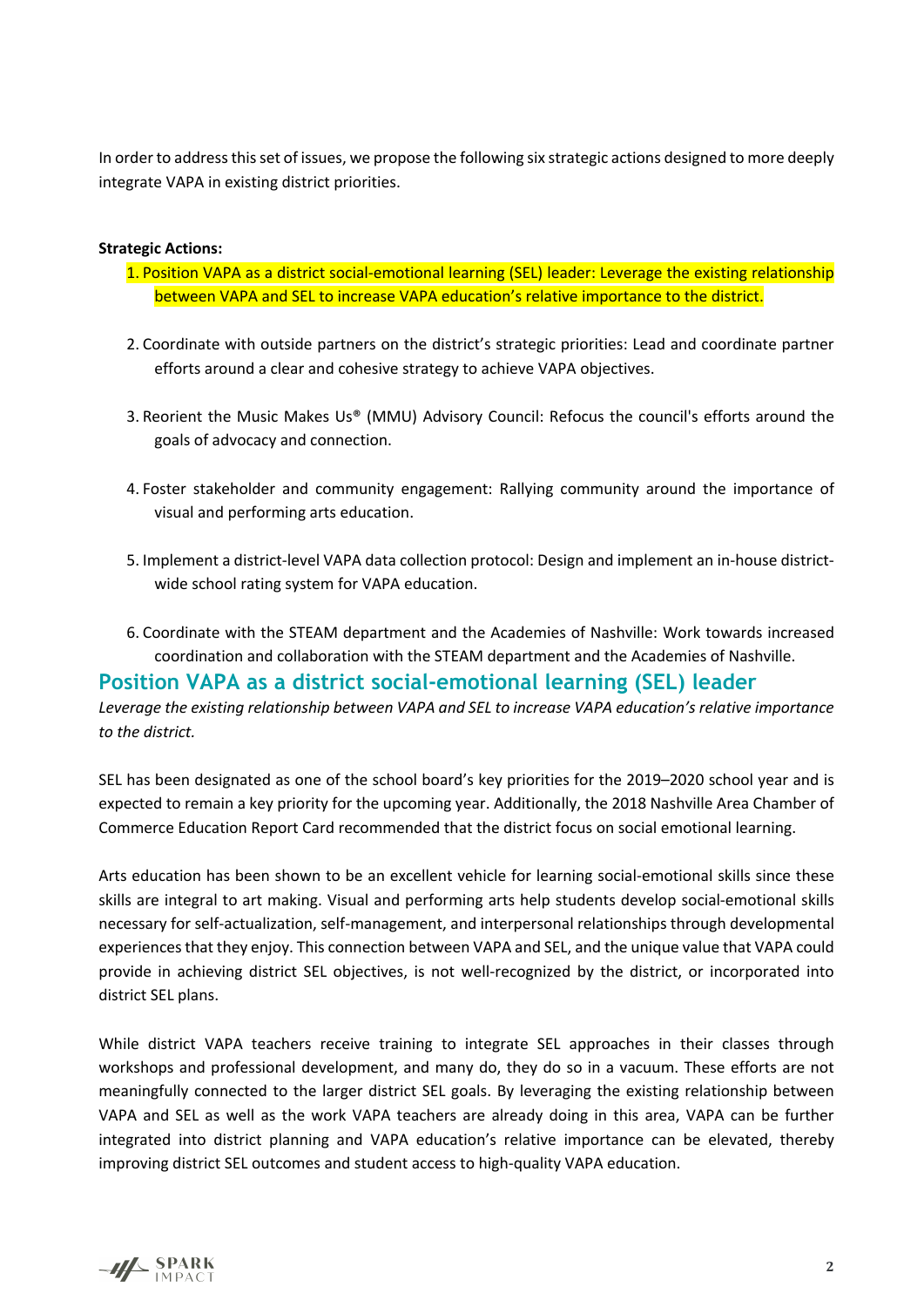**Step 1:** Research and create documents outlining VAPA SEL benefits, needs, and approaches for each stakeholder group

SEL is a topic of increased focus in the education field, however there are still many misconceptions and much misinformation about what SEL is as well as about its relative importance to a child's education and development. There is even less awareness in the academic community of the potential to use the arts as a vehicle for SEL. It is the responsibility of the VAPA department to educate all stakeholders about the value of VAPA classes and strategies (e.g., arts integration in non-VAPA classes) for improved SEL outcomes, and to make sure they have the necessary resources and information to properly advocate for increased arts involvement in SEL.

The first step in accomplishing this goal is creating documents and communication plans to explain the priority for VAPA for each stakeholder group. Documents to be designed can include:

- District and school board and MMU Advisory Council: How arts can be used to foster SEL
- Principals and cultural partners: Resource list to help them integrate VAPA into their SELfocused activities and SEL into VAPA activities. How VAPA SEL supports other school priorities

●

Annex 6 includes a list of VAPA SEL resources that can be used as a starting point for research.

In this phase, we recommend you enlist the appropriate SEL-focused cultural partners. The MNPS VAPA department has existing relationships with multiple cultural partners with expertise in the intersection of VAPA and SEL that can help build out this resource list and communication materials. As we will expand upon the following strategic initiatives, it is important to engage cultural partners in working with the VAPA department towards a clear objective rather than simply providing a service. This presents a unique opportunity to collaborate with existing partners in work that is important and well aligned for their institution, is valuable for the students, and also helps position VAPA as a district priority.

#### **Step 2:** Identify opportunities and roadblocks towards VAPA and SEL integration

Convene a collaborative session between district leadership and school principals to identify opportunities and roadblocks to thriving VAPA integration throughout the district and at the school level. During this session, it is important that you:

- Communicate the priorities from the district.
- Ensure critical district leadership is present and leading.
- Engage principals in brainstorming or other activities to identify opportunities and roadblocks.
- Prioritize the most critical and greatest opportunities for change.

#### **Step 3:** Support the inclusion of VAPA within the district-wide SEL framework

Work with district leadership and previously identified partner organizations to ensure that the districtwide framework for SEL highlights VAPA as integral and essential to achieving SEL objectives. This will also help to ensure that VAPA are a measurable priority for the district.

Regarding VAPA, the district-wide framework should include:

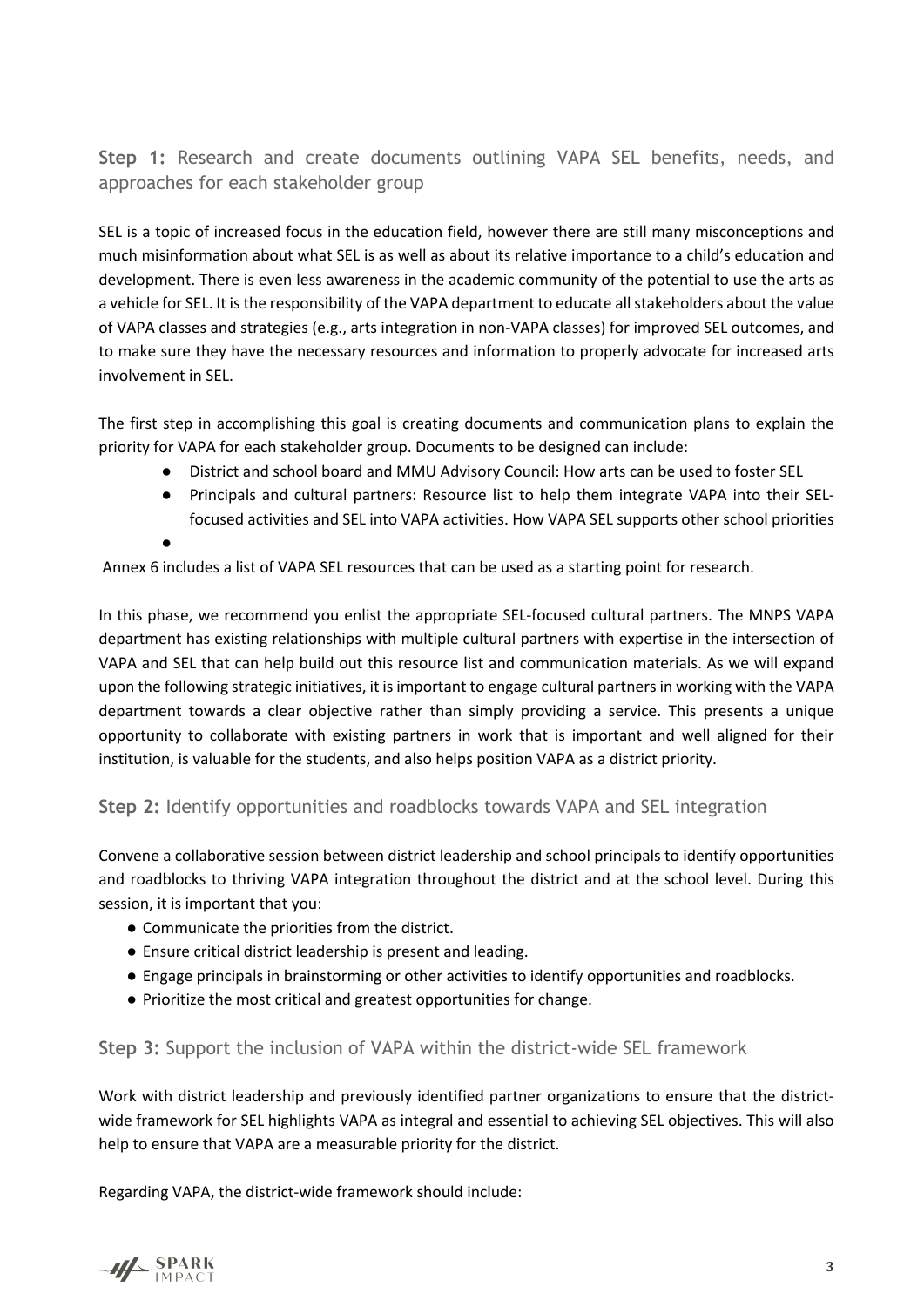- Specific and measurable goals for VAPA SEL and tools by grade level.
- Grade-appropriate SEL training and activities, with professional development that focuses on the value of VAPA as a vehicle for SEL. Currently, SEL-focused professional development is included in the district's Positive Behavior Intervention & Supports (PBIS) practice and as part of SEL support practices. However, no VAPA SEL professional development is currently included.

#### **Step 4:** Review, revise and support VAPA outcomes for district-wide SEL framework

As this is a multi year plan, it is essential that the VAPA team review the VAPA outcomes annually and revise the planning and implementation of VAPA-related interventions based on lessons learned. Reporting out in some form to the stakeholder groups discussed in Goal 1, and enlisting their help and support in advocating for annual improvement for VAPA, will help strengthen the VAPA stakeholder ecosystem, and thus improve overall community support for VAPA programs and policies. We recommend an annual review followed by a short document highlighting successes and opportunities for improvement to be shared both publicly and with MNPS administrators and faculty. The ultimate goal is that there is a district-wide understanding of how VAPA can inform and improve SEL outcomes, and district-wide plans to improve those outcomes for students via VAPA.

#### **Step 5:** Workshops with teachers about their use of VAPA SEL

The need to improve the professional development relationship for MNPS teachers is described below (Goal 3, Strategic Action 3), along with specific steps to ensure that MNPS is better able to meet teachers' needs (Goal 2, Strategic Action 1), and teachers are more able to take advantage of the PD available to them. Here we highlight the importance of including SEL-related professional development among the opportunities available to teachers. Many VAPA teachers successfully use SEL-related techniques but would benefit from further training and more intentional SEL integration in their instructional practice, and many "core subject" teachers may not know the value of arts-related content to improve SEL skills for their students. While focusing on arts-related content in core subject areas is not a priority at this time, it may be valuable to provide some PD that offers teachers insight into how they can use the arts to improve the SEL outcomes in their classes.

**Step 6:** Ongoing support and advocacy for SEL through VAPA

Coordinate with business and other outside VAPA partners to elevate the emphasis on the value of SEL in the community, advocate for SEL through VAPA as a priority, and support new and ongoing SEL work.

### **Impact of Covid-19**

This strategic plan was begun in the fall of 2019 and largely complete by February of 2020. It is intended to be an adaptable, long-term roadmap that highlights and addresses the most pressing systemic needs and opportunities. While intended to be easily adapted to current and unexpected situations, the work was

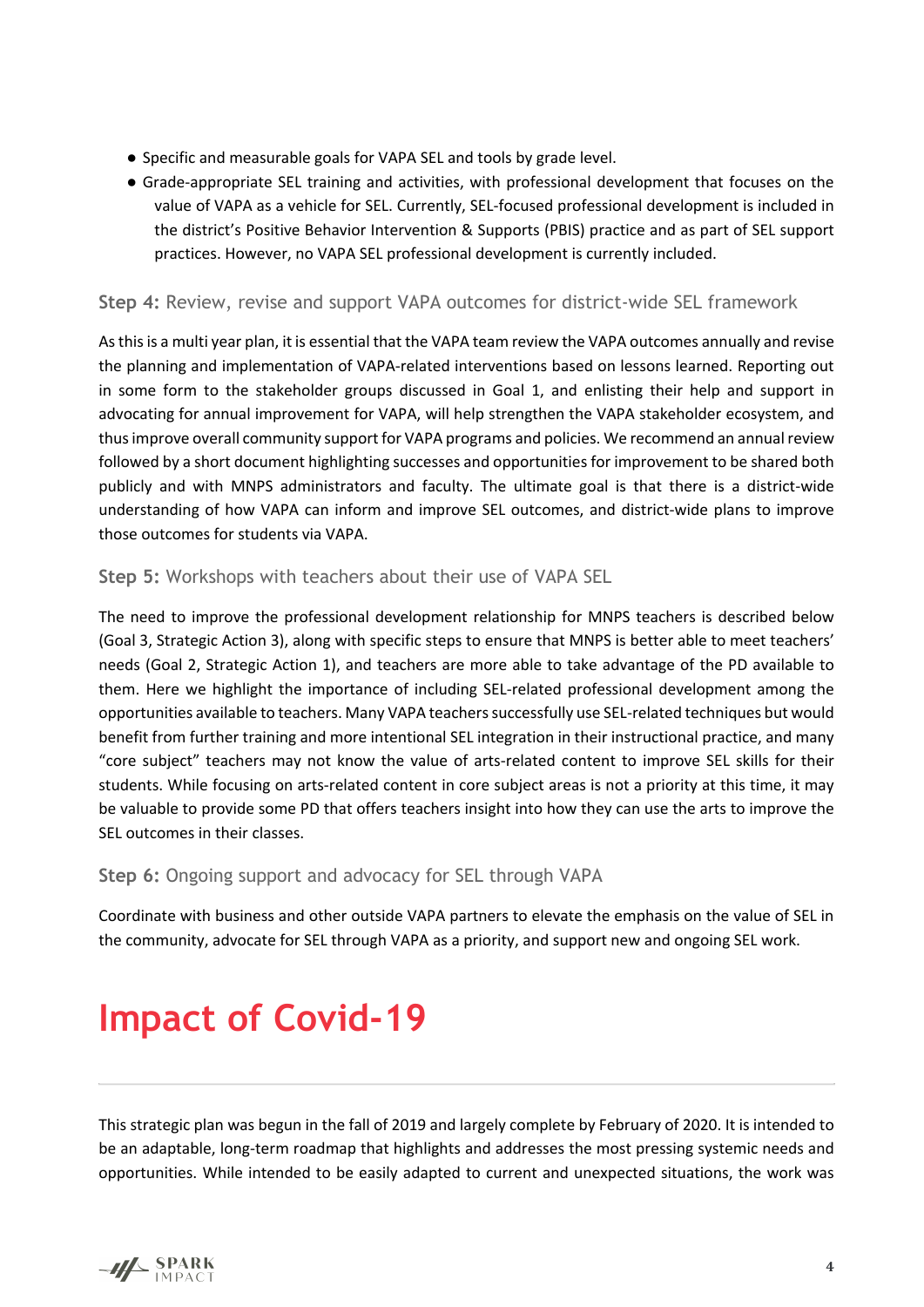effectively completed before the onset of Covid-19, and so strategic thinking here does not revolve around the new and pressing issues that the Covid-19 crisis has created.

At the time of this writing, when and how students will return to school, what changes may be made in the school day, how much distance learning will continue and for how long, and what impacts extended isolation will have on students are all largely unclear and unknown. We have included this additional section with a few thoughts about how this strategic plan could be impacted by or adapted to the current situation brought upon by the Covid-19 pandemic, and how VAPA programs may be most helpful in responding to the impact on students, teachers, and other stakeholders.

#### Distance learning

Many of the values, benefits, and joys of participation in visual and performing arts activities involve selfexpression and collaboration. Some modalities of VAPA instruction are more easily adapted to distance learning than others. As the district pursues the goals of sequential learning and culturally responsive programming, in particular, special consideration should be given to how to implement a VAPA curriculum that is flexible enough that it can thrive in distance learning and in-person contexts. For example, drawing classes that are not material-intensive present fewer obstacles in a distance learning context than the popular pottery classes.

#### Exacerbation of existing inequities among MNPS students

The impact of Covid-19 may well be to exacerbate existing inequities, and this extends to VAPA as well. Those students with resources may have access to private arts lessons, better instruments or materials, or even simply space enough to dance, play music, or create visual art. Beyond this, obviously, is the impact of unequal access to computers and other technologies that facilitate learning. These are societal issues, and beyond the scope of this document to meaningfully address, but important to mention here is the need to consider these inequities when planning for VAPA during Covid-19 and beyond. Lower dependency on specialized materials or tools, and lesser need for internet access during instruction time or to complete assignments will be beneficial.

#### Increased value of SEL initiatives

Finally, while the impacts of this on students' emotional wellbeing and their social development are uncertain, we do know that this experience is isolating and traumatic for many. Visual and performing arts as a way to express, process, and communicate about traumatic experiences is well documented. Students are likely to be hungry for outlets where they can be expressive in dynamic ways that are limited at the moment for most of us. Coming together through the arts has long been one way that people deal with, process, and move through complex societal experiences. The more space that the district and MNPS VAPA teachers can make for expressive, dynamic, collaborative VAPA experiences that permit young people to have individualized experiences within a group setting, the better. VAPA should be seen as a powerful tool to help students reconnect with their peers and the school community, and process the changes in their lives in constructive ways.

### **Annex 2: Yearly Action Plan—Goal 1**

**Goal 1: VAPA Are a Priority for the District and Are Integrated into District Planning**

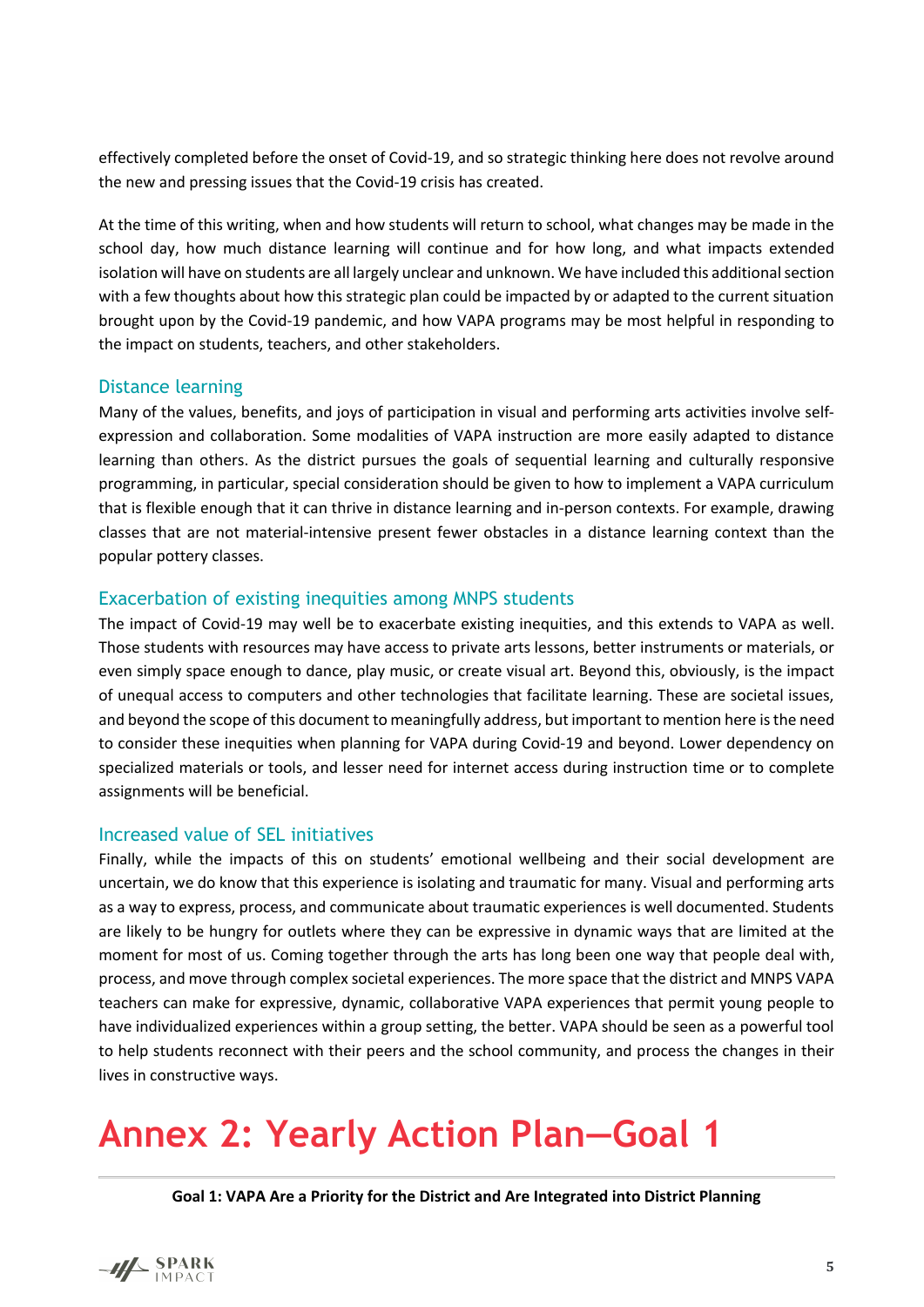| <b>Timeline</b>               | <b>Strategic Actions</b>                                              | <b>Actions</b>                                       | <b>Checklist</b>  |
|-------------------------------|-----------------------------------------------------------------------|------------------------------------------------------|-------------------|
| Year 1                        | Position VAPA as a district social-emotional<br>learning (SEL) leader | SEL support documents prepared                       | $\vdots$          |
| Year 1                        | Position VAPA as a district social-emotional<br>learning (SEL) leader | SEL-focused collaborative working session conducted  | $\prod_{i=1}^{n}$ |
| Ongoing<br><b>Starting Y1</b> | Position VAPA as a district social-emotional<br>learning (SEL) leader | Ongoing support and advocacy for SEL through VAPA    | Ongoing           |
| Year 2                        | Position VAPA as a district social-emotional<br>learning (SEL) leader | Annual review of VAPA-SEL initiatives conducted      | $\ddot{}$         |
| Year 3                        | Position VAPA as a district social-emotional<br>learning (SEL) leader | VAPA section of District-wide SEL framework designed | $\prod_{i=1}^{n}$ |
| Year 3                        | Position VAPA as a district social-emotional<br>learning (SEL) leader | VAPA-SEL professional development for teachers held  | $\prod_{i=1}^{n}$ |
| Year 3                        | Position VAPA as a district social-emotional<br>learning (SEL) leader | Annual review of VAPA-SEL initiatives conducted      | $\prod_{i=1}^{n}$ |
| Year 4                        | Position VAPA as a district social-emotional<br>learning (SEL) leader | Annual review of VAPA-SEL initiatives conducted      | $\prod_{i=1}^{n}$ |
| Year 5                        | Position VAPA as a district social-emotional<br>learning (SEL) leader | Annual review of VAPA-SEL initiatives conducted      | $\vdots$          |

## **Annex 5: Strategic Actions by Stakeholder Matrix**

|                                                                                                     | <b>VAPA</b><br>Department       | <b>Teachers</b>          | <b>Parents</b> | <b>School</b><br>Administra-<br>tors | <b>Partners</b> | <b>District</b><br>Leadership  | <b>MMU</b><br><b>Advisory</b><br><b>Council</b> | <b>Others</b> |  |  |  |  |
|-----------------------------------------------------------------------------------------------------|---------------------------------|--------------------------|----------------|--------------------------------------|-----------------|--------------------------------|-------------------------------------------------|---------------|--|--|--|--|
| Goal 1: VAPA are a priority for the district and are integrated into district planning              |                                 |                          |                |                                      |                 |                                |                                                 |               |  |  |  |  |
| <b>Strategic Action 1: Position VAPA as a</b><br>district social-emotional learning (SEL)<br>leader | Secondary<br><b>Stakeholder</b> | Secondary<br>Stakeholder |                | Secondary<br>Stakeholder             | Secondary       | Kev<br>Stakeholder Stakeholder | Secondary<br>Stakeholder                        |               |  |  |  |  |

### **Annex 6: VAPA SEL Resources**

Allensworth, E.M., Farrington, C.A., Gordon, M.F., Johnson, D.W., Klein, K., McDaniel, B., & Nagaoka, J. (2018). Supporting social, emotional, & academic development: Research implications for